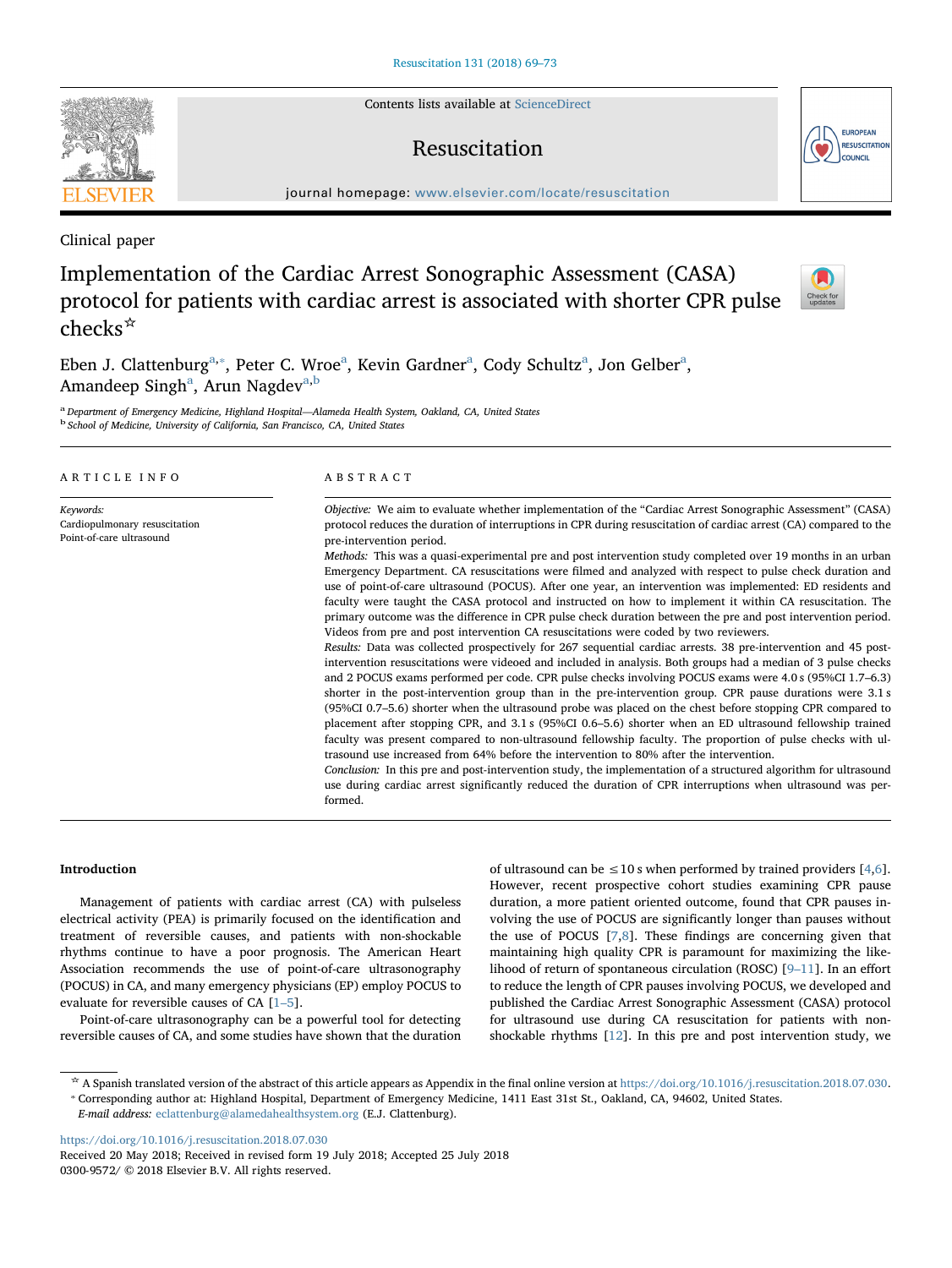evaluated the effect that implementation of the CASA exam in a single emergency department (ED) had on the duration of CPR pulse checks in which POCUS was performed.

### Methods

## Study settings

We conducted a quasi-experimental, pre and post intervention study to evaluate if teaching emergency medicine residents and faculty the CASA protocol reduced CPR pause duration with ultrasound. This study was performed at an urban emergency department (ED) with a fouryear emergency medicine residency program and an ED ultrasound fellowship. The ED has ∼70,000 annual visits. The hospital's institutional review board approved this study.

### **Participants**

All adult, non-trauma patients presenting with CA or experiencing CA in the ED were eligible. The pre-intervention period occurred from July 2016 to July 2017, and the post-intervention period occurred from September 2017 to January 2018. CASA protocol education occurred in August 2017. Exclusion criteria included traumatic arrests, patients with sustained ROSC prior to ED arrival, if no CPR pauses occurred, or if the resuscitation was not video recorded. CA resuscitation run by Physicians' Assistants (PA) were excluded because they did not participate in the CASA didactics. Cardiac arrest codes were included regardless of initial rhythm since we did not have access to the cardiac rhythm associated with each CPR pulse check.

Patients with CA were identified from a list of EMS "ring downs" for high acuity patients, triage ESI level 1 patients, documented chief complaints of "cardiac arrest", and final dispositions to morgue, ICU, or cardiac catheterization lab. In the pre-intervention period, two resuscitation rooms had video capability, and in the post-intervention period, four resuscitation rooms had video capability. Codes were recorded 24 h a day, 7 days a week, when turned on by a staff member. Videos of the resuscitations were stored in a secure hospital database.

## Intervention

The CASA protocol is a three-step POCUS protocol that evaluates for reversible causes of CA from non-shockable rhythms and for cardiac activity [[12\]](#page-4-6). Sequentially during the first three CPR pauses, the operator evaluates for cardiac tamponade (1st pause), pulmonary embolism (2nd pause), and cardiac activity (3rd pause). During CPR, the operator assesses for pneumothorax and hypovolemia (inferior vena cava [IVC] and FAST). The order of the protocol was chosen to mirror prevalence of the etiology. Evaluation of cardiac activity is the final step of the protocol, as prognostication based on cardiac standstill improves with longer cardiac arrest time [[13,](#page-4-7)[14](#page-4-8)]. In addition, we believe that pseudo-PEA would be easily visualized while evaluating for pericardial effusion in the first step. The protocol asks binary questions for each pause in an effort to simplify POCUS use. We purposefully chose to evaluate only one condition during each ultrasound because our initial data demonstrated that POCUS (and associated CPR pauses) frequently lasted longer than 10 s even in the hands of the most experienced ultrasonographers [\[7\]](#page-4-3).

During August 2017, all residents and attendings were taught the CASA protocol in small group educational sessions. In addition, they received online handouts and monthly reminders of the protocol. The protocol was posted in the ED resuscitation bays. While encouraged, utilization of POCUS and the CASA protocol remained optional throughout the study period.

#### Study outcomes and measures

The primary outcome was the difference in CPR pulse check duration when POCUS was performed between the pre and post intervention periods. CPR pauses were defined as any interruption in CPR greater than 3 s after which CPR was resumed (excluding moments of obvious intermittent ROSC). CPR pulse checks included any CPR pause where palpation of the pulse was visible or recorded in nursing flow sheets.

For secondary outcomes, the pre and post intervention groups were evaluated for the difference in CPR pause duration without POCUS, the effect of ED ultrasound fellowship training, procedures (central venous access, intubation, tube thoracostomy, pericardiocentesis and arterial line), resident year, and placement of the ultrasound on the chest prior to stopping CPR. We also collected demographic data (age, sex, comorbidities) and code data (initial rhythm, whether the arrest was witnessed, and survival). Sustained ROSC was defined as  $\geq 20$  min of not requiring chest compressions to sustain circulation [[15\]](#page-4-9). Survival with good neurological outcome was defined as a Cerebral Performance Category Scale score of 1 or 2 at discharge as determined by chart review. Survival data was abstracted by two reviewers and a Kappa statistic was calculated for good neurological outcome (CPC 1 & 2), poor neurological outcome (CPC 3 & 4), and death (CPC 5).

Data was collected on a standardized abstraction tool that was used during a previous study [\[7\]](#page-4-3). All study videos were reviewed by two reviewers and coded for CPR pause duration, reason(s) for pause, whether ultrasound was performed during the pause, automated compression device use, and procedures (intubation, tube thoracostomy, central venous access, and arterial line). All coding differences were rewatched for consensus.

# Statistical analysis

We performed multivariable linear regression to evaluate the primary outcome. The dependent variable was CPR pulse check duration when ultrasound was performed. Independent variables included pre or post intervention period, attending ultrasound fellowship training, resident training year, if a procedure was performed, if the ultrasound was placed on the chest prior to stopping CPR, and if the same provider led the code and performed the ultrasound. These variables were included because they were previously demonstrated to be associated with or were postulated to be associated with CPR pause length. We used Newey-West standard errors to evaluate for trends in CPR pulse check duration within either study period or for any significant difference in trends between periods [[16\]](#page-4-10).

Patient and code characteristics and outcomes were reported as means, standard deviation (SD), medians, interquartile ranges (IQR), and percentages as appropriate. For normally distributed, continuous data, we used Student's t-tests, and for non-parametric continuous data, we used Mann-Whitney rank-sum. We used Fisher's exact test for categorical data. All analyses were performed in STATA 12 (StataCorp. 2011. Stata Statistical Software: Release 12. College Station, TX: StataCorp LP).

Our pre-intervention period included 100 CPR pulse checks in which POCUS was performed with a SD of 10 s (sec) and a mean duration of 19.8 s. We estimated that 100 CPR pulse checks with POCUS use with a SD of 10 s would provide 80% power with an alpha of 0.05 to detect a 4 s difference in CPR pulse checks duration with POCUS performed between the two periods.

## Results

In the pre-intervention period, between July 2016 – July 2017, there were 129 non-traumatic CAs resuscitated in the ED, of which 38 were videotaped. In the post-intervention period, between September 2017 – January 2018, there were 47 non-traumatic CAs resuscitated in the ED of which 45 were videotaped ([Fig. 1\)](#page-2-0). Results for the first seven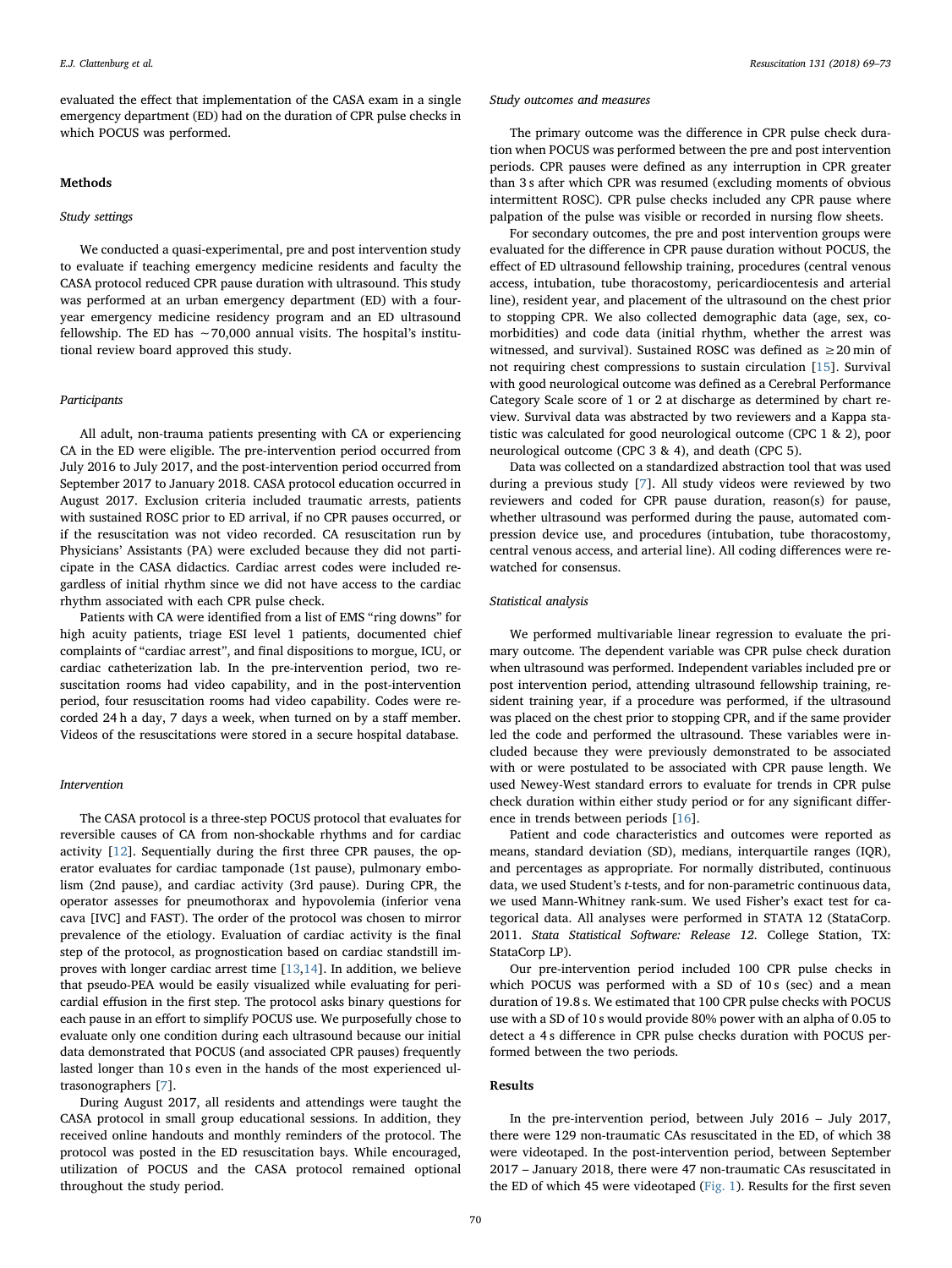<span id="page-2-0"></span>



Fig. 1. Consort diagram of participants enrolled in the study. ROSC: Return of spontaneous circulation.

months of the pre-intervention period (July 2016 to January 2017) were previously published [[[7](#page-4-3)]].

The patients in both time periods were similar demographically and with respect to comorbidities. [\(Table 1](#page-3-0)). Both groups had a similar proportion of witnessed arrests and out of hospital cardiac arrest (OHCA). A significantly higher proportion of patients in the pre-CASA group, compared to the post-CASA group, had an initial shockable rhythm (26% vs 14%). Both groups had a median of 3 pulse checks and 2 POCUS exams performed per code.

Overall, CPR pulse checks involving POCUS in the pre-intervention period lasted 19.8 s (95%CI 17.9–21.7) and 15.8 (95%CI 14.4–17.2) in the post intervention period: a difference of 4.0 s (95%CI 1.7–6.3) after implementation of the CASA intervention [\(Table 2\)](#page-3-1). In the multivariable linear regression, which accounted for resident year, any procedure performed during the pause, attending ultrasound fellowship training, and placement of ultrasound probe on the chest prior to pausing CPR, CPR pulse checks involving ultrasound were 3.3 s (95%CI 0.9–5.6) shorter in duration in the post-CASA period ([Table 3](#page-3-2)). In the same multivariable analysis, attending ultrasound fellowship training and placement of ultrasound probe on patient prior to stopping CPR were associated with 3.1 s (95%CI 0.6–5.6) and 3.1 s (95%CI 0.7–5.6) shorter pauses, respectively. Neither resident year nor procedure performed was associated with pause duration. Automated compression device use was not associated with CPR pulse check length. There was no significant trend in the duration of pulse checks with ultrasound over time in the pre or post CASA periods or a significant difference between the two periods [\(Fig. 2](#page-3-3)). In the pre-intervention group, 10% of CPR pulse checks with ultrasound lasted  $\leq$  10 s compared to 19% in the post-intervention group ( $p = 0.06$ ) ([Fig. 3](#page-3-4)).

There was a 2.6 s (95%CI -1.2 to 6.4,  $p = 0.18$ ), non-significant decrease in the duration of pulse checks without POCUS between the pre and post groups. After correcting for resident year, procedure performed, and attending ultrasound fellowship training, there was still no significant association between CASA intervention and CPR pulse check duration for pauses without ultrasound (Appendix Table 1).

In the pre-intervention period, 34% of patients achieved sustained ROSC compared to 43% in the post intervention period ( $p = 0.2$ ). Survival to hospitalization occurred in 29% and 36% ( $p = 0.3$ ) of patients in the pre and post intervention periods, respectively. Survival to discharge with a CPC score of 1 or 2 was present in 6.3% and 5.2% of the pre and post group, respectively. The Kappa statistic was 0.88 indicating "almost perfect agreement" [\[17](#page-4-11)].

# Discussion

In this pre and post intervention study, we evaluated the effect of teaching the CASA exam to residents in an effort to decrease CPR pulse check duration when POCUS was used in CA with non-shockable rhythms. Introduction of the CASA protocol was associated with shorter CPR pauses involving POCUS (3.3 s in multivariable linear regression). A non-significant decrease in the duration of pulse checks without POCUS was also noted. We noted that the proportion of pulse checks with ultrasound that were  $\leq 10$  s in duration almost doubled from 10% to 19%. The decrease in pause duration both with and without ultrasound may in part be related to the Hawthorne effect–participants perform better because they are aware that they are being evaluated and not because of the intervention itself. However, in the pre-intervention period, providers were also aware that CA resuscitations were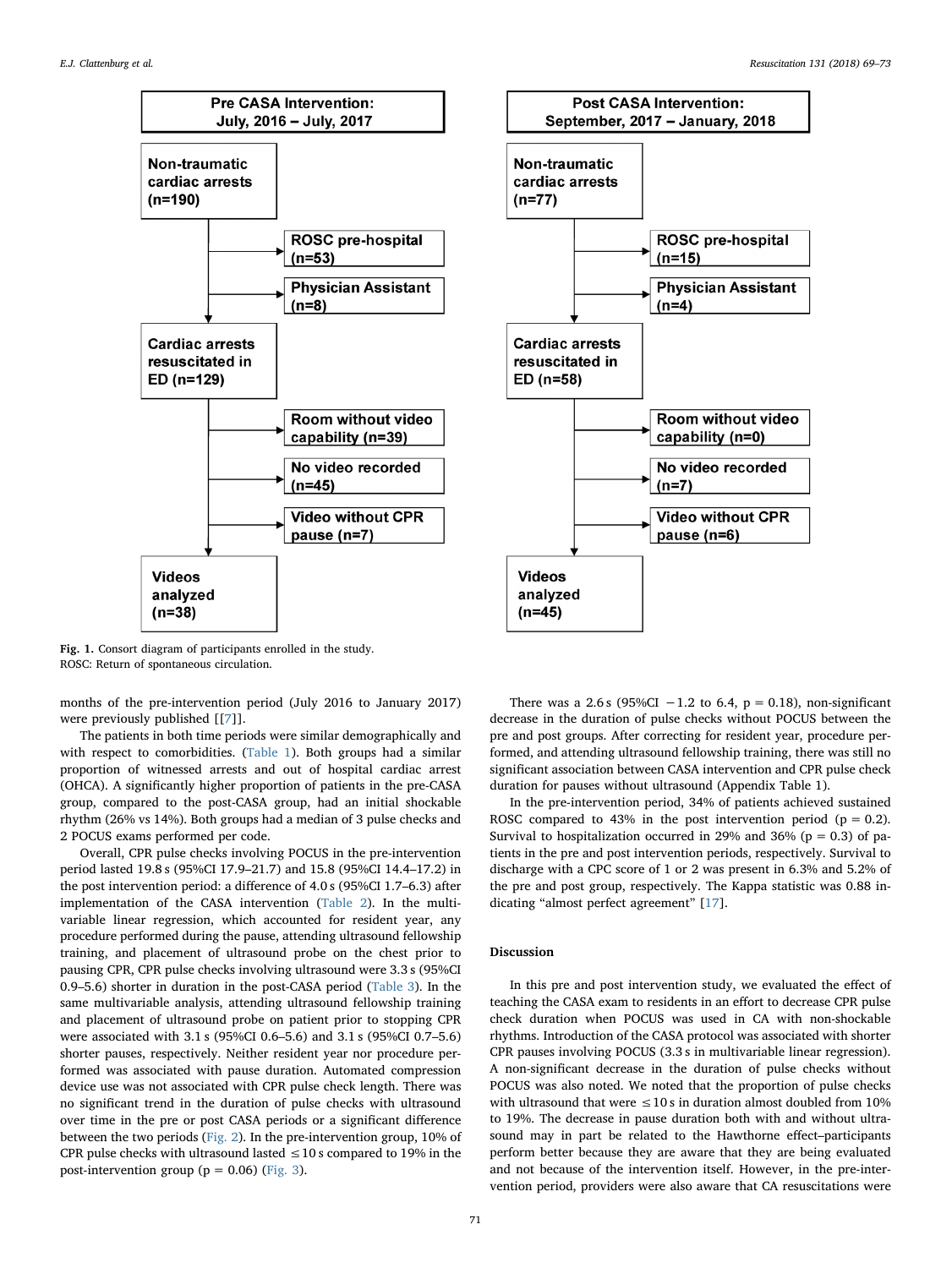#### <span id="page-3-0"></span>Table 1

Patient and code characteristics of cardiac arrest codes with and without videos during the pre and post intervention periods.

|                                                             | Pre-Intervention                 |                          | Post-Intervention                |                         |
|-------------------------------------------------------------|----------------------------------|--------------------------|----------------------------------|-------------------------|
|                                                             | Included<br>Videos<br>$(n = 38)$ | All Codes<br>$(n = 129)$ | Included<br>Videos<br>$(n = 45)$ | All Codes<br>$(n = 58)$ |
| Age, median (IQR)                                           | 63 (56–74)                       | 64 (56-74)               | 66<br>$(56.5 - 74)$              | 65 (56-76)              |
| Percent Female, (%)<br>Comorbidities, (%)                   | 36.8                             | 38.0                     | 40.5                             | 43.1                    |
| <b>HTN</b>                                                  | 47.2                             | 52.8                     | 60.6                             | 61.2                    |
| DM                                                          | 36.1                             | 29.6                     | 29.4                             | 30.0                    |
| CAD                                                         | 16.7                             | 18.8                     | 18.2                             | 12.2                    |
| <b>HLD</b>                                                  | 16.7                             | 11.2                     | 18.2                             | 20.4                    |
| <b>ESRD</b>                                                 | 13.9                             | 10.4                     | 21.2r                            | 18.8                    |
| Initial rhythm, total (%)                                   |                                  |                          |                                  |                         |
| Non-shockable                                               | 65.8                             | 70.5                     | 83.3                             | 82.8                    |
| Shockable                                                   | 34.2                             | 26.4                     | 14.3                             | 13.8                    |
| Missing EMS<br>documentation                                | 0.0                              | 3.1                      | 2.4                              | 3.5                     |
| OHCA n (%)                                                  | 97.4                             | 86.8                     | 88.1                             | 86.2                    |
| Witnessed Cardiac<br>Arrest %                               | 69.4                             | 60.4                     | 63.9                             | 65.9                    |
| Sustained ROSC in ED, n<br>(%)                              | 13 (34.1)                        | 44 (34.1)                | 15 (33.3)                        | 25(43.1)                |
| Survival to admission                                       | 10(25.6)                         | 37 (28.7)                | 12 (26.7)                        | 21 (36.2)               |
| CPC 1 or 2                                                  | 2(5.3)                           | 8(6.3)                   | 2(4.4)                           | 3(5.2)                  |
| Total CPR pauses, n                                         | 197                              |                          | 167                              |                         |
| Total pulse checks, n                                       | 160                              |                          | 140                              |                         |
| Total POCUS performed,<br>n                                 | 100                              |                          | 110                              |                         |
| CPR pauses per code,<br>median (IQR)                        | $4(2-6)$                         |                          | $3(2-5)$                         |                         |
| Pulse checks per code,<br>median (IQR)                      | $3(2-6)$                         |                          | $3(2-4)$                         |                         |
| Number of CPR pauses<br>with POCUS by<br>code, median (IQR) | $2(1-4)$                         |                          | $2(1-4)$                         |                         |

HTN, hypertension; DM, diabetes mellitus; CAD, coronary artery disease; HLD, hyperlipidemia; ESRD, end stage renal disease; OHCA, out of hospital cardiac arrest; ROSC, return of spontaneous circulation; CPC, Cerebral Performance Score.

#### <span id="page-3-1"></span>Table 2

Uncorrected CPR pulse check duration differences between the pre and post intervention groups.

|                                                                | Pre<br>(sec)  | Post<br>(sec) | Difference (sec)           | p-value |
|----------------------------------------------------------------|---------------|---------------|----------------------------|---------|
| CPR pulse check pause duration,<br>mean $(SE)^a$               | 18.1<br>(0.8) | 15.1<br>(0.6) | $3.0(1.0-5.0)$             | 0.003   |
| CPR pulse check pause duration<br>with POCUS, mean $(SE)^b$    | 19.8<br>(1.0) | 15.8<br>(0.7) | $4.0(1.7-6.3)$             | 0.0008  |
| CPR pulse check pause duration<br>without POCUS, mean $(SE)^c$ | 15.4<br>(1.0) | 12.8<br>(0.7) | $2.6$ ( $-1.2$ to<br>(6.4) | 0.18    |

<span id="page-3-5"></span>pre  $n = 160$ ; post  $n = 140$ .

<span id="page-3-6"></span>pre  $n = 100$ ; post  $n = 110$ .

<span id="page-3-7"></span>pre  $n = 60$ ; post  $n = 30$ .

being recorded/evaluated since the provider initiated the video recording. This may somewhat mitigate the impact of the Hawthorne effect when comparing the two periods.

After the CASA protocol was introduced, the proportion of pulse checks with ultrasound use increased from 64% to 80%. It is possible that teaching providers the CASA protocol over-emphasized ultrasound use during CA and led to extra and possibly unnecessary POCUS use. It is also possible that the increase in POCUS is related to the increased proportion of codes with non-shockable rhythms in the post-intervention period. Additionally, data from this study (pre and post-

#### E.J. Clattenburg et al. *Resuscitation 131 (2018) 69–73*

## <span id="page-3-2"></span>Table 3

| Multivariable linear regression analysis of predictors associated with CPR pause |
|----------------------------------------------------------------------------------|
| duration for pulse checks with ultrasound performed.                             |

| Predictor variable <sup>a</sup>                | Coefficient (sec) | SF. | p-value |
|------------------------------------------------|-------------------|-----|---------|
| Post intervention time period<br>Resident year | $-3.3$            | 1.2 | 0.007   |
| 2                                              | <b>REF</b>        |     |         |
| 3                                              | 1.1               | 1.4 | 0.45    |
| 4                                              | 0.2               | 1.5 | 0.89    |
| Attending                                      | $-.3.0$           | 4.0 | 0.45    |
| Any procedure performed                        | 1.9               | 1.8 | 0.28    |
| Attending ultrasound fellowship trained        | $-3.1$            | 1.3 | 0.02    |
| Ultrasound on chest before CPR paused          | $-3.1$            | 1.3 | 0.01    |

POCUS, point-of-care ultrasound.

Controlled for post intervention period, resident year, any procedure performed, and attending ultrasound fellowship training, and placement of ultrasound probe on chest prior to stopping CPR.

<span id="page-3-8"></span><sup>a</sup> Reference is "No" unless otherwise indicated.

<span id="page-3-3"></span>

Fig. 2. Scatter plot of CPR pulse check durations with ultrasound performed before and after CASA implementation.

Pre-CASA intervention trend  $p = 0.56<sup>A</sup>$ .

Post-CASA intervention trend  $p = 0.67<sup>A</sup>$ .

Interaction term (time since study start \* intervention)  $p = 0.86<sup>A</sup>$ .

ATrends calculated with Newey-West standard errors.

Gray bar represents implementation of the CASA exam during August, 2017.

<span id="page-3-4"></span>

Fig. 3. Proportion of pauses  $\leq 10$  s, 11–15 seconds, 16–20 seconds, and  $\geq 21$  s by pre and post CASA intervention time periods.

intervention) and from Huis, et al. consistently show that pulse checks with ultrasound use are longer than those without ultrasound [[7](#page-4-3)[,8\]](#page-4-4). The aim of the CASA protocol is to limit POCUS use during CA resuscitations, and it may have had the unintended effect of increasing POCUS use and thereby decreasing the potential positive impact of the intervention. Our hope is that the use of the CASA protocol might ultimately decrease CPR pauses during CA resuscitations, by allowing providers to